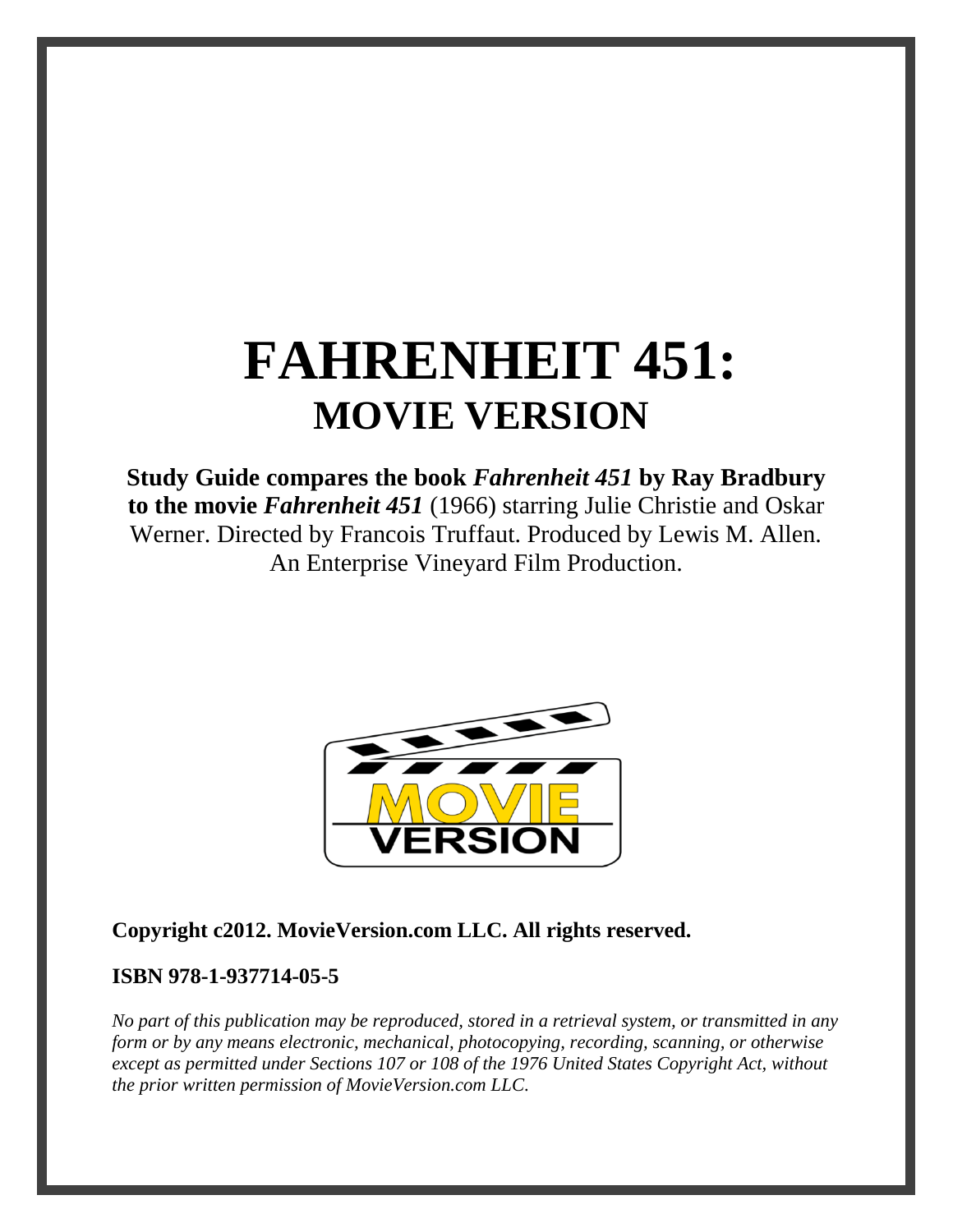#### *SAMPLE FAHRENHEIT 451***: MOVIE VERSION**

# **THE MOVIE VERSION OF** *FAHRENHEIT 451* **IS NOT LIKE THE BOOK by Ray Bradbury**

**RECOMMENDED MOVIE:** *Fahrenheit 451* (1966) starring Julie Christie and Oskar Werner. Screenplay by Francois Truffaut and Jeannn-Louis Richard. Directed by Francois Truffaut. Produced by Lewis M. Allen. An Enterprise Vineyard Film Production. This is the ONLY film of the book. The movie version adds and leaves out some characters, but overall is fairly accurate and worth watching because it's Truffaut.

# **HOW ACCURATE IS THE MOVIE VERSION OF THE BOOK?**

Plot: AAAAA Characters: AAAAA Setting: AAAAA

Structure: ☆☆☆☆☆ Symbols: ☆☆☆☆☆ Theme: ☆☆☆☆☆

# **WHAT'S IN THE BOOK THAT'S NOT IN THE MOVIE?**

Clarisse is a 17-year-old who dies in a car accident in Part I. Montag's wife is named Mildred. Montag and Mildred have a loveless marriage. The world is on the verge of war. Montag is chased and wounded by the Mechanical Hound. The characters of Faber, Granger, Mrs. Bowles, Mrs. Phelps, Fred Clement, Dr. Simmons, Professor West, Reverend Padover, and Harris in Youngstown are not in the movie. Symbols omitted from the movie include jet car races, super-sized billboards, three-sided TV walls, the salamander (fire truck), the phoenix on the Captain's hat, the green bullet earpiece, Faber's sprinkler system, and beetle cars.

# **WHAT'S IN THE MOVIE THAT'S NOT IN THE BOOK?**

Clarisse is a 20-year-old teacher. Montag's wife is named Linda. TV personalities Cousin Claudette and Cousin Midge, and people calling each other "cousin," are not in the book. Symbols in the movie that do not appear in the book include TV antennas, the rocking chair, illegal long haircuts, wordless comic strip newspapers, the salamander logo on the Captain's uniform and the fire house door, and the mailbox where citizens report book people. The characters of Fabian, Doris, Helen, Jackie, the man with the apple, the man at the mailbox, the principal and schoolboys, and the twins Pride and Prejudice are not characters in the book.

## **WHAT'S THE SAME?**

The firemen who burn books, obsessive TV-viewing, the book people, Clarisse's influence on Montag's rebellion, Mrs. Montag's drug addiction and overdoses, Montag's stealing and reading books, the murder of Captain Beatty, Montag's escape to the book people.